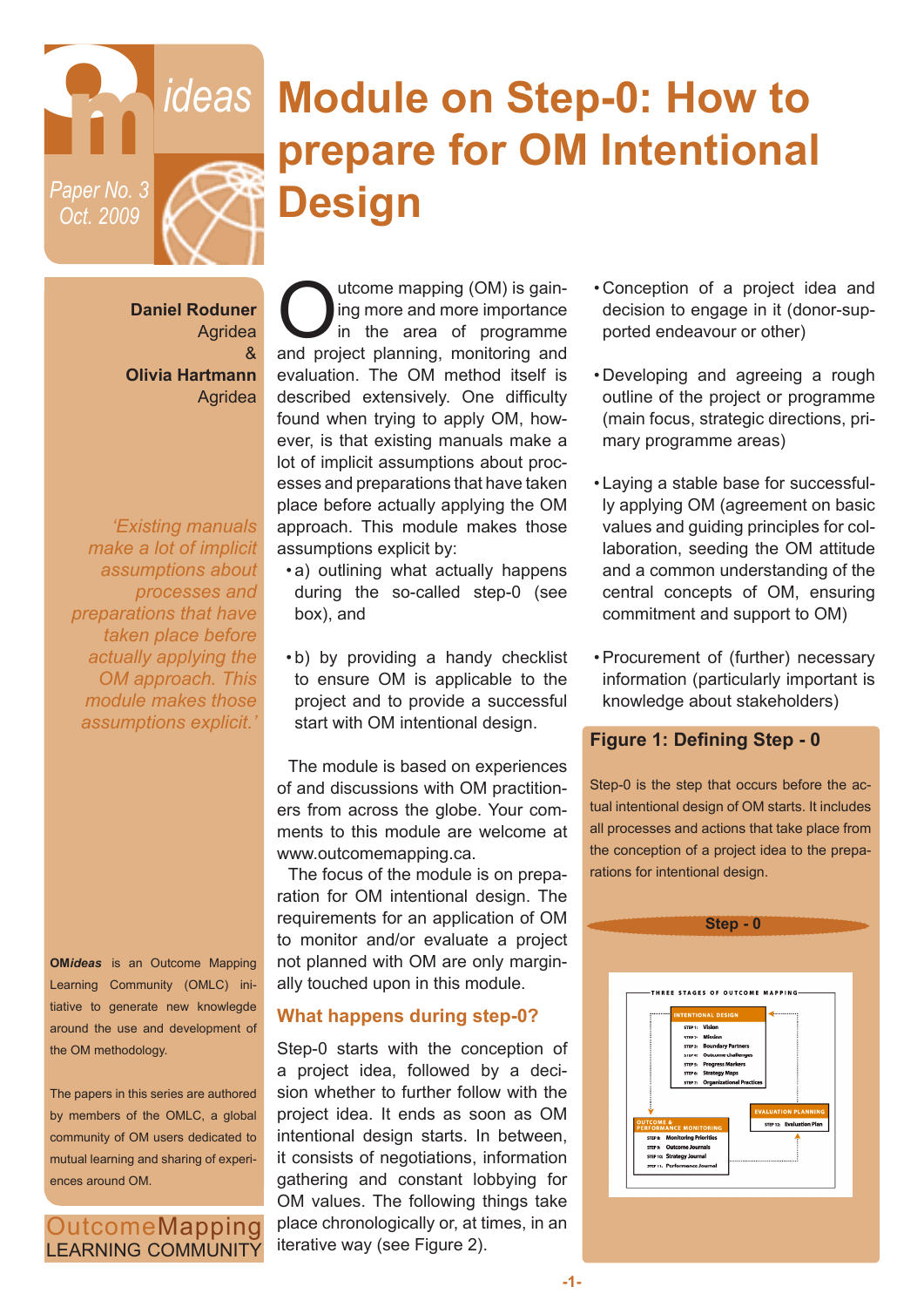### **Figure 2: Step 0 – The four Sub-Steps before OM Intentional Design starts**



During each phase of step-0 there are crucial things that enhance or hinder the chances of successful use of OM. These issues are pointed out at the end of this paper in form of a basic checklist that also serves as a guideline when planning a process: The more positive answers, the greater the chance of successfully applying OM. Some of the points are absolutely essential. They are marked in bold. If you cannot answer these questions with a solid 'yes', you will most likely find it difficult to apply OM in a convincing way.

#### **About OMideas and the OMLC**

This paper was produced by members of the Outcome Mapping Learning Community (http:// www.outcomemapping.ca). The website is updated frequently with new resources and knowledge on the Outcome Mapping approach, a tool designed to enhance planning, monitoring and evaluation of development interventions.

If you have an OMidea or other insight, please contact Simon Hearn at **s.hearn@odi.org.uk** for more information on how to contribute to the series.